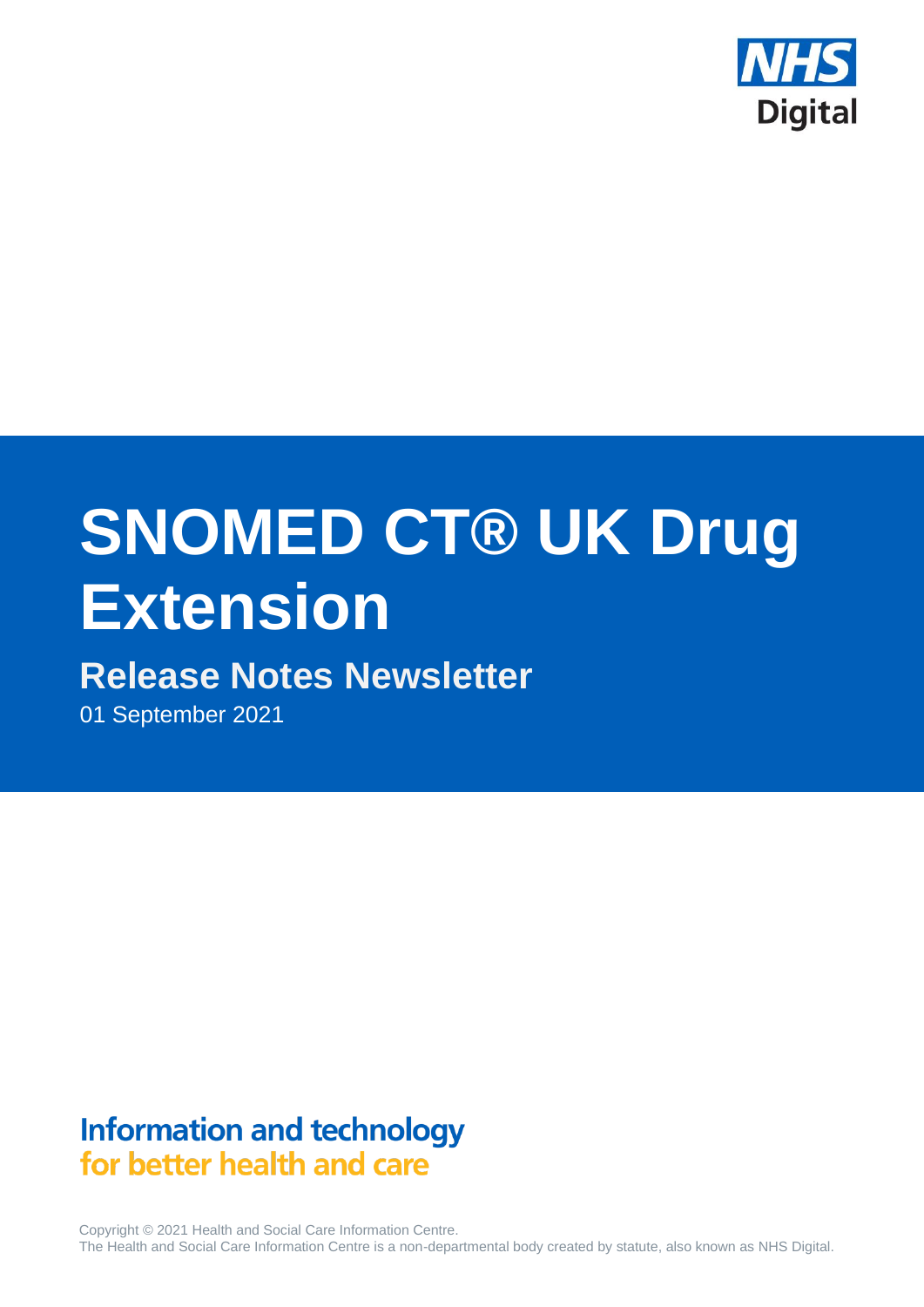## This document covers the data provided in Release Format 2 (RF2) of SNOMED CT

The Release Notes Newsletter has been constructed to add further clarification to some dm+d content that has been identified as requiring such (due to e.g. differences between dm+d approach and that of current drug catalogues) and to communicate changes to the release and forthcoming changes to future releases.

This document is intended to be adjunct to, not a replacement, for other documentation already available, and should be read in conjunction with current published dm+d documentation available through the 'dm+d resources' section of the [dm+d website.](https://www.nhsbsa.nhs.uk/pharmacies-gp-practices-and-appliance-contractors/dictionary-medicines-and-devices-dmd) SNOMED CT UK Edition [notices and known issues](https://hscic.kahootz.com/connect.ti/t_c_home/view?objectId=14224752) are published on [Delen,](https://hscic.kahootz.com/connect.ti/t_c_home) the NHS Digital terminology and classifications collaboration site.

All queries (omissions, perceived inaccuracies etc) about this document should be directed to the NHS Digital, Standards Delivery helpdesk [\(information.standards@nhs.net\)](mailto:information.standards@nhs.net).

Please note:

- The content of this document is intended to support implementation and usage of dm+d and is not a replacement for good system design.
- This document will be subject to update further to user feedback and any changes to dm+d content or structure.
- Whilst the first section may see little change (but see note above) the final sections detail changes and forthcoming changes to specific releases and content will therefore be updated with each release.

\*This document is designed to support dm+d content in general but specifically the SNOMED CT<sup>1</sup> UK Drug Extension. For more information about all components and releases relating to dm+d see the [dm+d website](https://www.nhsbsa.nhs.uk/pharmacies-gp-practices-and-appliance-contractors/dictionary-medicines-and-devices-dmd)

<sup>1</sup> SNOMED® and SNOMED CT® are registered trademarks of the International Health Terminology Standards Development Organisation (IHTSDO®) [\(www.snomed.org\)](http://www.snomed.org/). SNOMED CT® was originally created by the College of American Pathologists.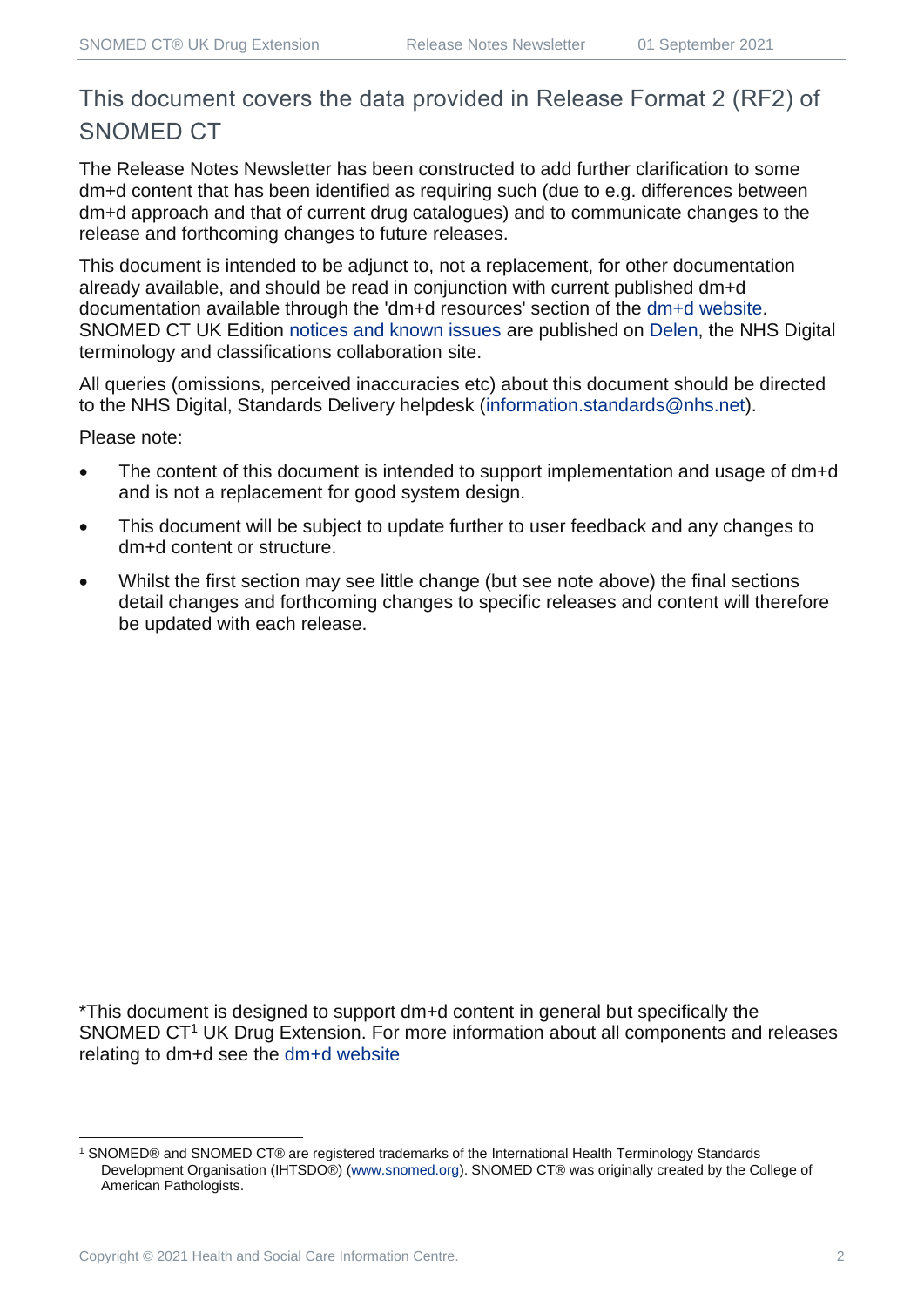#### COPYRIGHT

- This material includes SNOMED Clinical Terms® (SNOMED CT®) which is used by permission of the International Health Terminology Standards Development Organisation (IHTSDO). All rights reserved. SNOMED CT®, was originally created by The College of American Pathologists. "SNOMED" and "SNOMED CT" are registered trademarks of the IHTSDO.
- The NHS Dictionary of Medicines and Devices (dm+d) has been developed and is delivered through a partnership between the Health and Social Care Information Centre [\(digital.nhs.uk\)](https://digital.nhs.uk/) and the NHS Business Services Authority [\(https://www.nhsbsa.nhs.uk/nhs-prescription-services\)](https://www.nhsbsa.nhs.uk/nhs-prescription-services)

## DISCLAIMER

The Health and Social Care Information Centre<sup>2</sup> (HSCIC) accepts no liability for loss of data or for indirect or consequential losses, which is not the result of the negligence of the HSCIC and liability for such losses is hereby expressly excluded.

No warranty is given by the HSCIC, the Department of Health and Social Care or the International Health Terminology Standards Development Organisation as to the accuracy and comprehensiveness of SNOMED CT. All conditions, warranties, terms and undertakings, express or implied, whether by statute, common law, trade practice, custom, course of dealing or otherwise (including without limitation as to quality, performance or fitness or suitability for purpose) in respect of SNOMED CT are hereby excluded to the fullest extent permissible by law.

<sup>&</sup>lt;sup>2</sup> The Health and Social Care Information Centre is a non-departmental body created by statute, also known as NHS Digital.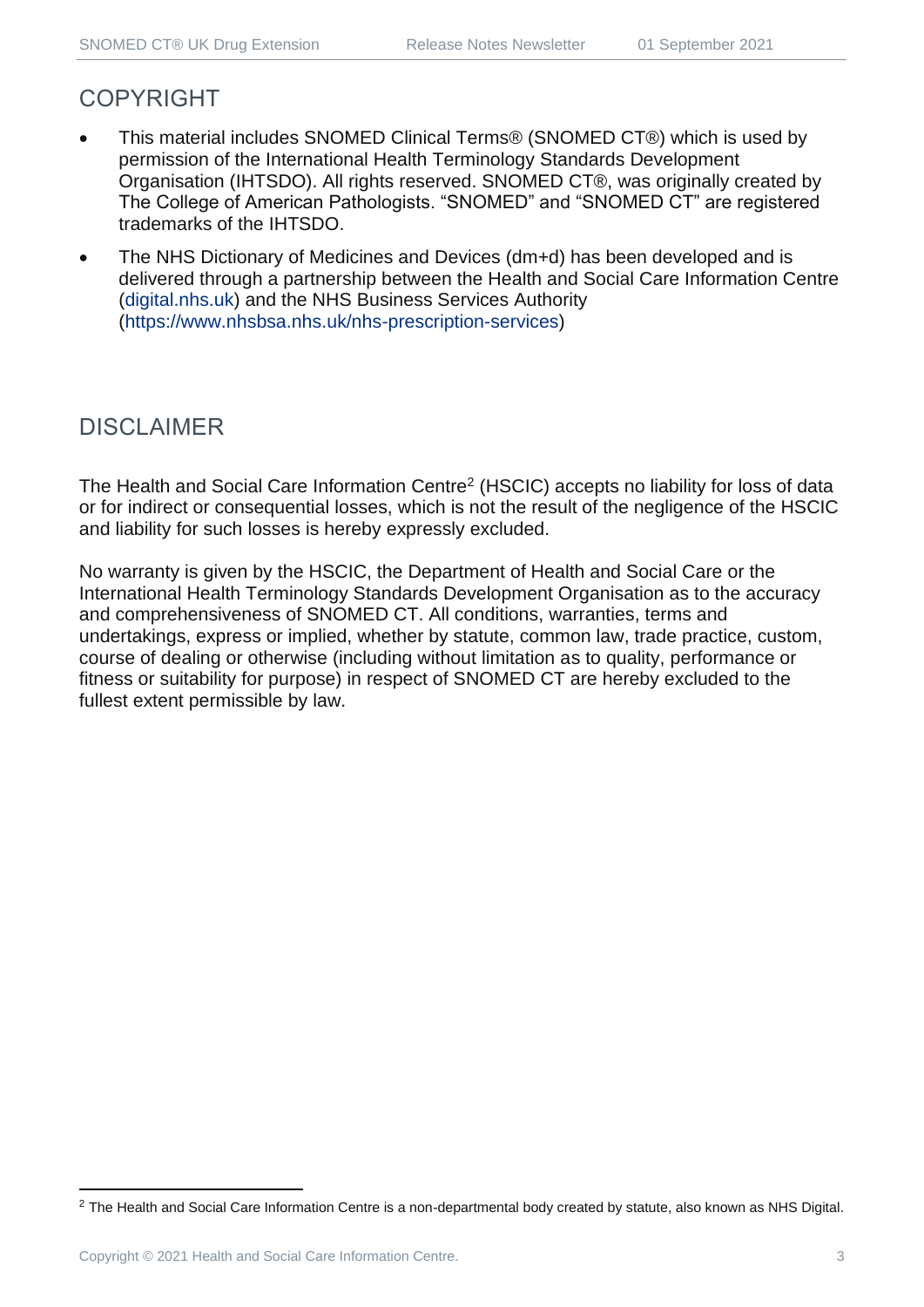## **1 Comments on current content:**

## **1.1 Dose forms**

With respect to Editorial Policy it is important to emphasise:

#### **1.1.1 Patches**

- Strength is usually expressed as the amount of 'active drug' (by weight) released over x hours (e.g. per hour or per 24 hours)
- The intended duration of usage of a patch is not identified at VMP or AMP level i.e. a transdermal estradiol patch releasing 50mcg/24hours would be represented by the same VMP whether it is intended for twice weekly usage or weekly usage
- No distinction is made to differentiate the type of drug reservoir utilised although this may be relevant in certain off-license indications.

#### **1.1.2 Injections**

Due to the need to add more information to the dose form in dm+d injections are expressed as e.g. powder and solvent for injection etc rather than merely injection. However, the need to pick a dose form of this complexity may be prohibitive in secondary care prescribing where the prescriber merely wishes to prescribe an 'injection'.

Within the guidance for secondary care there is outlined the means for prescribers to prescribe at the more abstract level (injection). Please refer to the Secondary Care Implementation Guidance for details, in the 'Implementation Guidance' section of the [dm+d](https://www.nhsbsa.nhs.uk/pharmacies-gp-practices-and-appliance-contractors/dictionary-medicines-and-devices-dmd)  [website.](https://www.nhsbsa.nhs.uk/pharmacies-gp-practices-and-appliance-contractors/dictionary-medicines-and-devices-dmd)

#### **1.1.3 Injections for intraspinal use**

Injections licensed for intraspinal administration are not differentiated at VMP level in dm+d. In addition a number of products that may be given by this route are unlicensed specials. For prescriptions requiring a product to be given by these high risk routes it is necessary that the suitability of the product to be administered is confirmed at the point of dispensing and/or administration.

#### **1.1.4 Alcoholic vs aqueous gels**

The base used in cutaneous products is not identified at VMP level in dm+d. This may mean that in order to specify a patients requirements more specifically prescribing at AMP level is more appropriate.

For example:

• Benzoyl peroxide 5% gel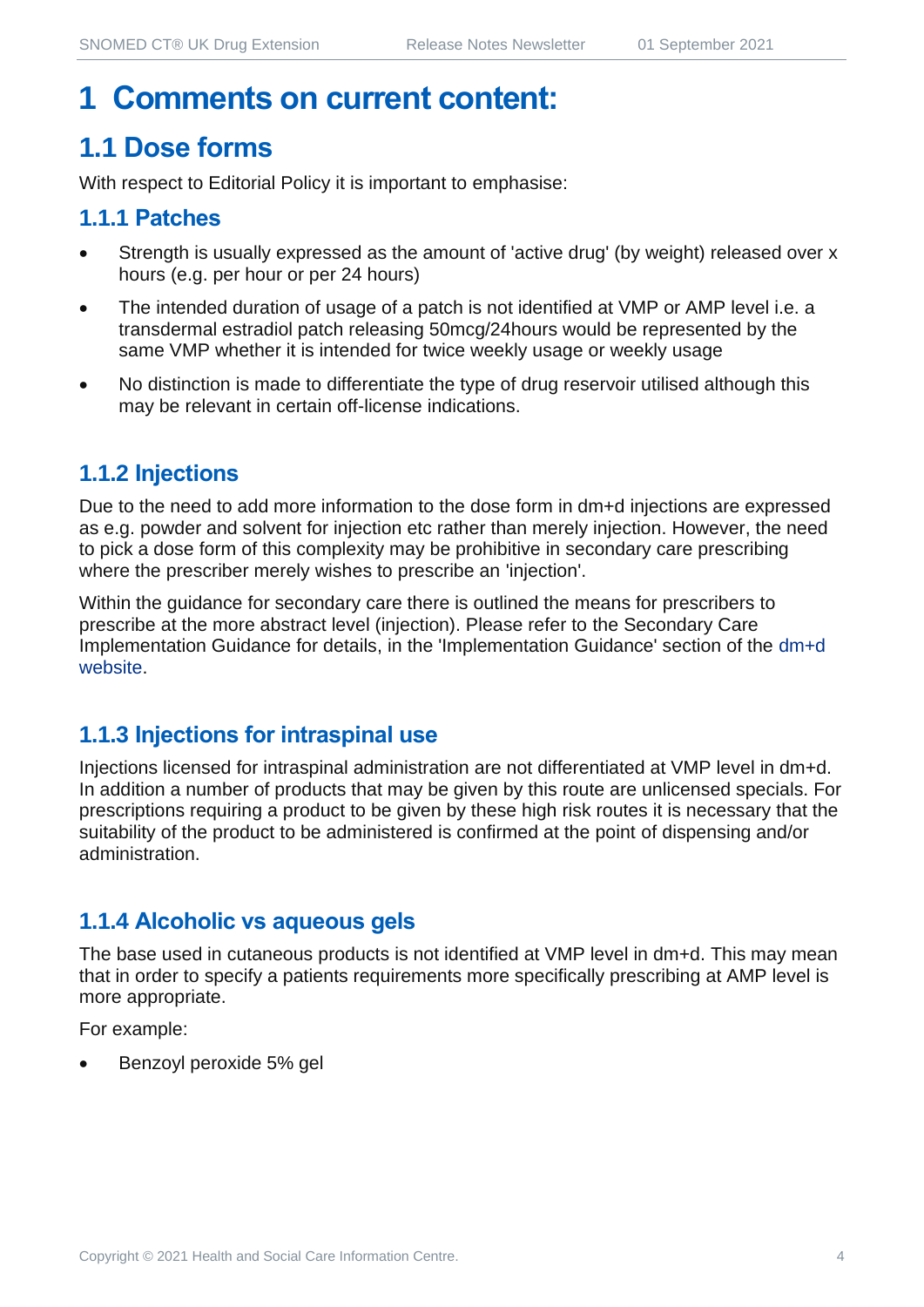## **1.2 Editorial Policy**

#### **1.2.1 Preservative Free**

The preservative free flag is used to denote the absence of preservative in preservative free *eye drops* only.

Please note:

- the setting of this flag only confirms that preservative is absent from the VMP; a null value does not necessarily indicate that it is present
- **The flag is not applied to any other dose form** i.e. intra-spinal injections are not distinguished (see note above).

#### **1.2.2 Route of administration**

Information on route of administration is provided at VMP level. The information is only provided as a support for decision support and not intended to inform clinicians on usage.

At VMP level routes are merely a superset of the linked AMP licensed routes.

#### **1.2.3 Inclusion of Unit of Measure at VMP**

Semantic normal form patterns for VMP descriptions in dm+d follow the pattern:

**Name Strength** Modification(s) **Form Unit dose** xxx-free(s)

Following this pattern would mean for tablets, capsules etc full description would be:

Atenolol 25mg tablets 1 tablet

To retain these full descriptions would make the descriptions unsuitable for use in a human interface. Therefore the unit dose is left implied (Atenolol 25mg tablets).

There are instances however where the form is insufficiently precise to describe the product and therefore the unit dose is included in the name. These instances include:

The form injection does not fully describe a product therefore the name is qualified with the unit dose form for example: ampoules, vials, pre-filled syringes etc.

E.g. Furosemide 50mg/5ml solution for injection ampoules.

• Other unit dose examples include: Budesonide 250micrograms/ml nebuliser liquid 2ml unit dose vials, Carbenoxalone 1% granules 2g sachets, Benorilate 2g granules sachets.

*See dm+d Editorial Policy for full examples and exceptions to this rule.*

#### **1.2.4 The use of Fully Specified Names and Preferred Terms**

The semantic representation of concepts in dm+d (the dm+d name and dm+d description) may be updated in line with changes to dm+d Editorial Policy, changes to the product name itself or to supplier names. Within the SNOMED CT UK Drug Extension the current dm+d derived description for the core concept classes of VTM, VMP, VMPP, AMP and AMPP becomes the Preferred Term so a change to the dm+d terms would cause the Preferred Term to be updated.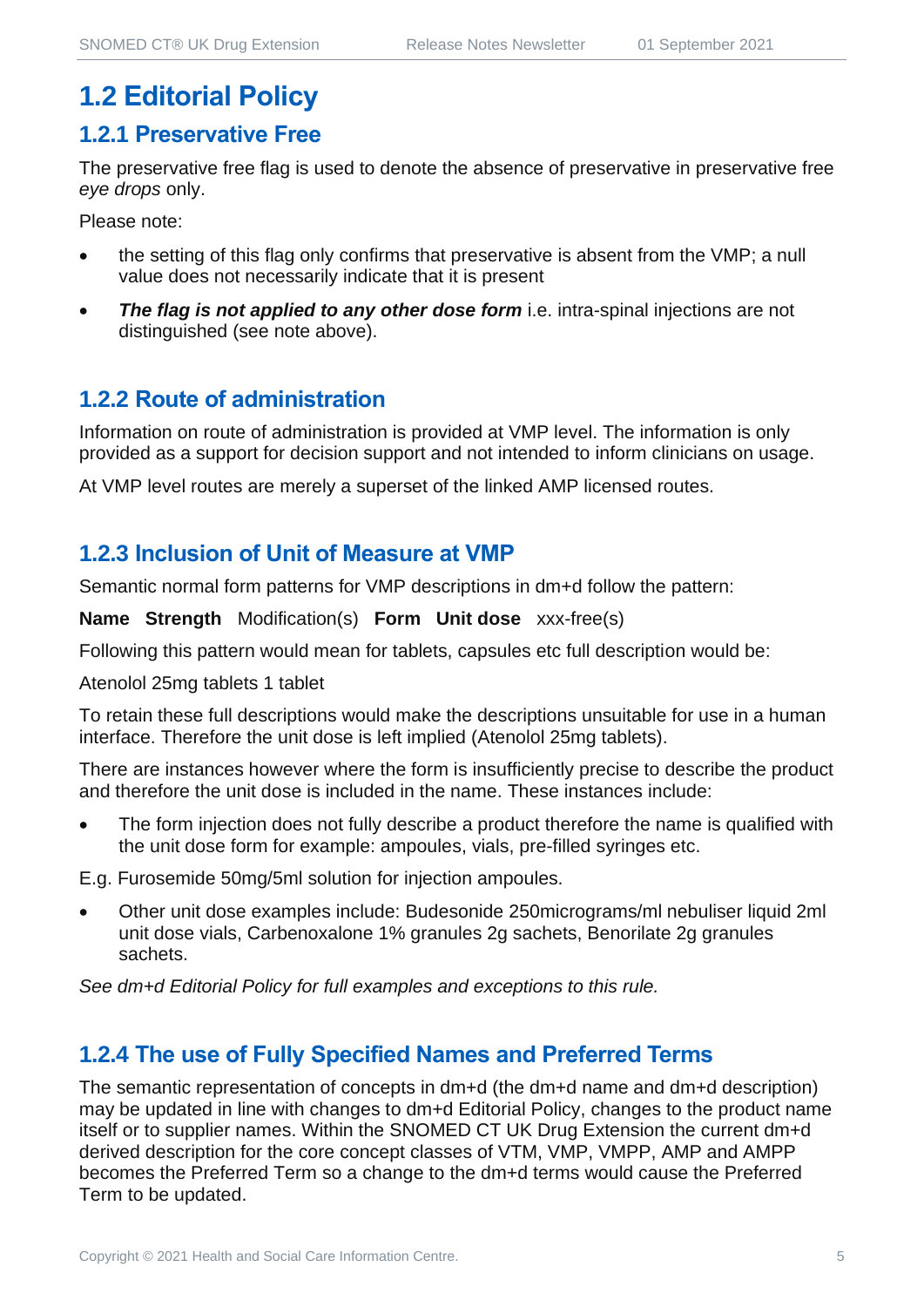Fully Specified Names in SNOMED CT will generally remain unchanged<sup>3</sup>. The differences in Editorial policies between SNOMED CT and dm+d mean that there will be instances where there is a mismatch between the Preferred Term and the Fully Specified Name.

#### **1.2.5 Mechanisms for specifying Descriptions for use in the UK Edition of SNOMED CT- Realm Language Refsets**

A combination of factors such as professional preference, clinical safety & data schema conformance require the use of some supplementary mechanism for Specifying SNOMED CT Descriptions applicable to the UK Edition of SNOMED CT.

From the October 2011 UK Edition, in RF1 an NHS Realm Description Subset was published. With the deprecation of RF1 this is replaced by the National Health Service realm language reference set published in two parts. The "Pharmacy part" as published in the SNOMED CT UK Drug extension and its 'Clinical part' partner in the UK Extension. Together these two encompass the entire SNOMED CT description content and identifies the preferred term to be used in the NHS realm for all SNOMED CT concepts.

In RF2 the refset can be found in the location Refset\Language. National Health Service realm language reference set (pharmacy part) refset ID 999000691000001104

National Health Service realm language reference set (clinical part) refset ID 999001261000000100

#### **1.2.6 Concept Status in dm+d vs Concept status in SNOMED CT**

Where concepts are created in dm+d and an identifier from the SNOMED CT International Release is not available at that time a SNOMED CT UK Drug Extension identifier is allocated. This is released in the dm+d XML data.

When the dm+d concepts are subsequently used to create the SNOMED CT UK Drug Extension it may be that the dm+d derived concept is determined to be a duplicate of a concept now available in the SNOMED CT International Release. In these instances the dm+d derived concept is given a retired status with a relationship to the SNOMED CT International Release concept. In the XML data the dm+d derived concept may remain valid with its original identifier for some time.

There may be instances where a SNOMED CT identifier from the International Release has been allocated to a concept within dm+d and this is subsequently discovered to be inappropriate for the dm+d concept. In this instance the SNOMED CT identifier from the International Release will appear in the dm+d XML format data as a previous identifier. These identifiers from the International Release will appear in the SNOMED CT UK Drug Extension with a status of current.

<sup>3</sup> From the SNOMED CT Technical Reference Guide for the FullySpecifiedName:

Changes in presentation such as changed capitalization, punctuation, spelling or revision due to changes in agreed presentation style are permitted as long as they do not change the specified meaning of the Concept. Some changes to the semantic type shown in parentheses at the end of the FullySpecifiedName may also be considered minor changes if the change in hierarchy does not alter the Concept's meaning.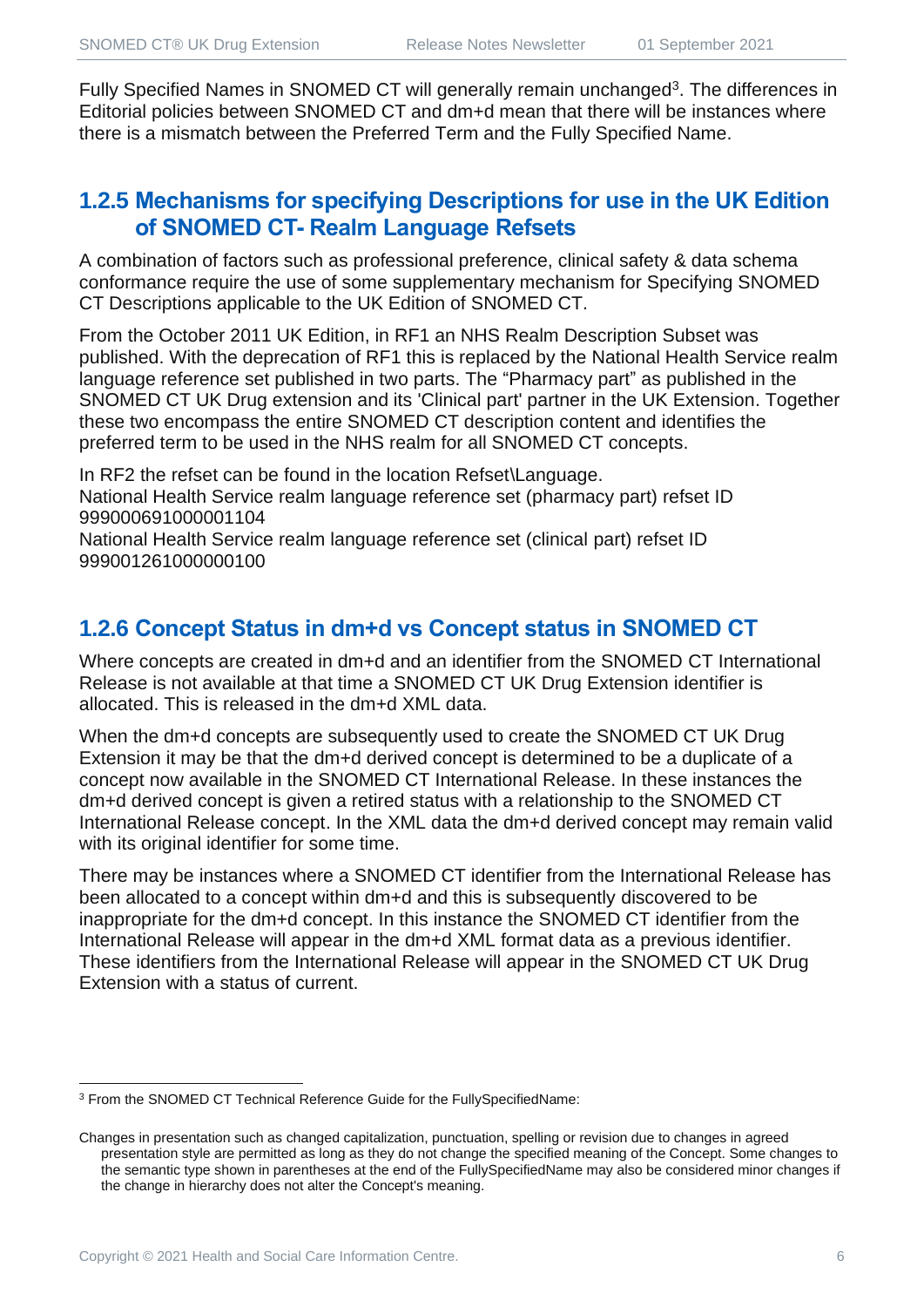## **1.3 Specific Products**

#### **1.3.1 Morphine and Tramadol modified release products**

Because there are no pharmacopoeial standards for oral modified release preparations 12 and 24 hour modified release morphine products are not distinguished at VMP level in dm+d. The same applies to the modified release tramadol products.

Two subsets are provided with the SNOMED CT release distinguishing related AMPs according to current licensed indications. For products where licensed indications are not available, for example, where wholesalers may provide products from several manufacturers and SPCs are not available these products will not be included in the 12 and 24 hour modified release subsets.

Explanation of how these subsets can be utilised within a prescribing framework can be found in the Secondary Care Implementation Guidance, in the 'Implementation Guidance' section of the [dm+d website.](https://www.nhsbsa.nhs.uk/pharmacies-gp-practices-and-appliance-contractors/dictionary-medicines-and-devices-dmd)

#### **1.3.2 Valproic acid vs valproate semisodium**

We have taken advice and clinically the active moiety for these products is the same and so they are not differentiated at VMP level. The two brands available have different indications so it may be necessary for the prescriber to specify the brand required to ensure they are prescribing within the details of the product license.

This may be an issue for other products such as cyproterone acetate where two brands exist with different indications for use.

#### **1.3.3 Concentrate and 'High Strength' Morphine and Methadone**

dm+d does not identify concentrate or 'high strength' morphine or methadone products as such in the VMP term. Consideration should be given to how these products are displayed in picking lists to reduce the risk of mis-selection where multiple strengths are available.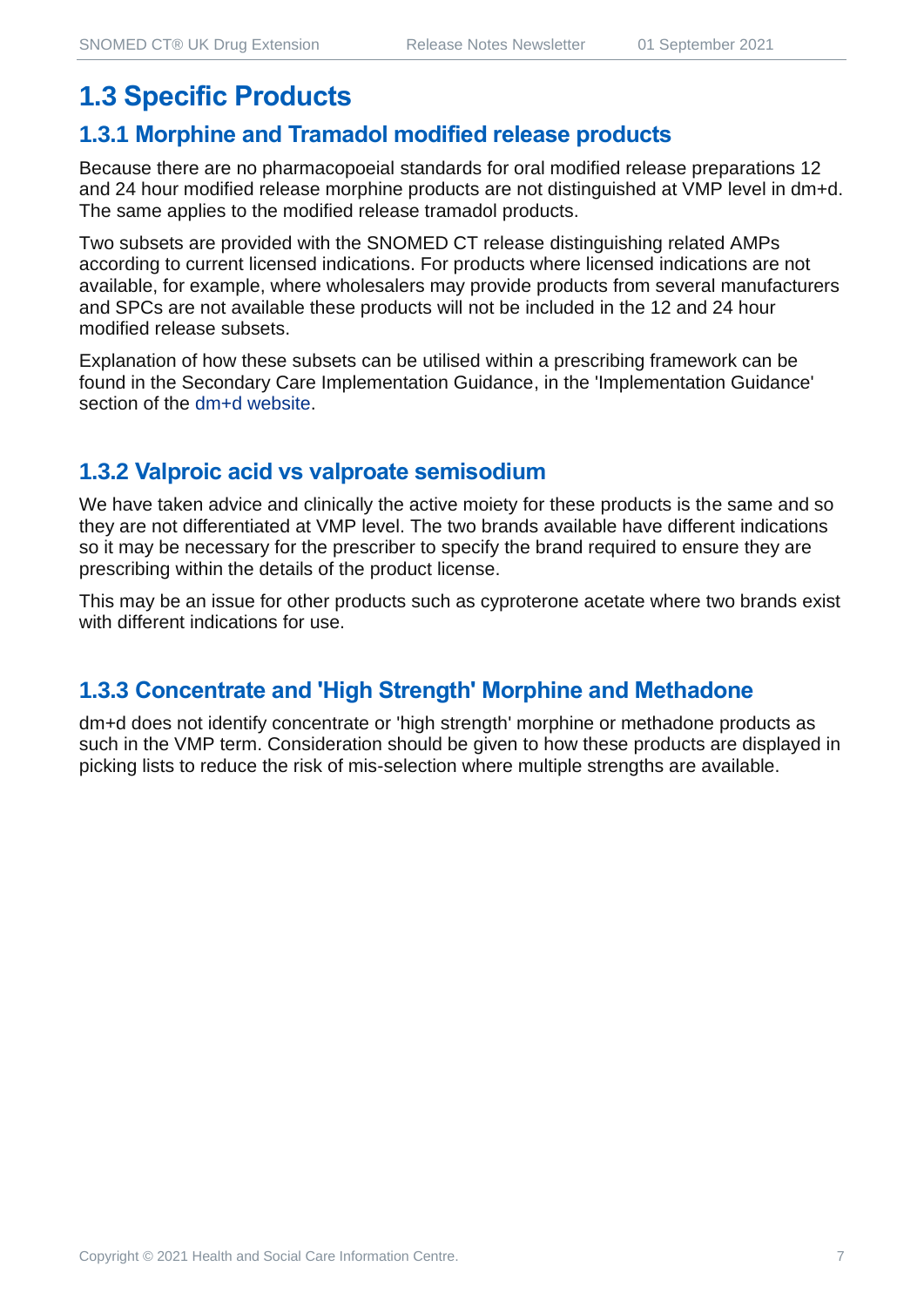## **1.4 Other Information**

#### **1.4.1 Duplicated SNOMED IDs**

It is a basic principle of terminology that concept identifiers should not be reused. Due to a process error in 2006 a small number of SNOMED IDs were issued twice in dm+d. The concepts bearing these duplicated identifiers have all been invalidated and license holders were notified at the time. However it is recognised that since that time a number of new licenses have been issued and so a list of the duplicated identifiers and the terms is provided here for information.

| ID                                  | dmd_name                                                                                               | conceptType |
|-------------------------------------|--------------------------------------------------------------------------------------------------------|-------------|
| 9854411000001103                    | Smartflow drainable night drainage bag NB2 2litre, AMPP<br>120cm tube (Manfred Sauer UK Ltd) 10 device |             |
|                                     | 9854411000001103 Medium chain triglycerides - invalid                                                  | <b>VTM</b>  |
|                                     | 9854511000001104 Calcium + Magnesium                                                                   | <b>VTM</b>  |
|                                     | 9854511000001104 Gel-X tablets (Oakmed Ltd)                                                            | AMP         |
|                                     | 9854611000001100 Ostomy discharge solidifying agents 140 tablet                                        | <b>VMPP</b> |
| 9854611000001100  lchthammol + Zinc |                                                                                                        | <b>VTM</b>  |
| 9854711000001109                    | Gel-X tablets (Oakmed Ltd) 140 tablet                                                                  | <b>AMPP</b> |
|                                     | 9854711000001109 Amiloride + Cyclopenthiazide - invalid                                                | <b>VTM</b>  |
| 9854911000001106                    | Meglumine amidotrizoate + Sodium amidotrizoate<br>- invalid                                            | <b>VTM</b>  |
|                                     | 9854911000001106  International normalised ratio testing strips 24 strip VMPP                          |             |

#### **1.4.2 Subset Information**

Information relating to the scope and status of subsets contained in the SNOMED CT UK Drug Extension can now be found at the [Data Dictionary for Care \(DD4C\).](https://dd4c.digital.nhs.uk/dd4c/)

#### **1.4.3 RF2 module dependency**

Several back-dated changes were made to the module dependency reference set (900000000000534007) in the release of 1 April 2017.

Modules effective as at 2016-12-07 and 2017-01-04 that are stated incorrectly as being dependent on modules effective as at 2016-01-31 or 2016-04-01 have had those target effective times corrected to 2016-07-31 or 2016-10-01 respectively.

For effective times 2006-05-01 onwards, dates representing the dependency of the SNOMED CT United Kingdom Edition reference set module (999000031000000106) on the SNOMED CT United Kingdom drug extension module (999000011000001104) have been updated to align with the dates representing the dependency of the SNOMED CT United Kingdom Edition module (999000041000000102) on the SNOMED CT United Kingdom drug extension module (999000011000001104).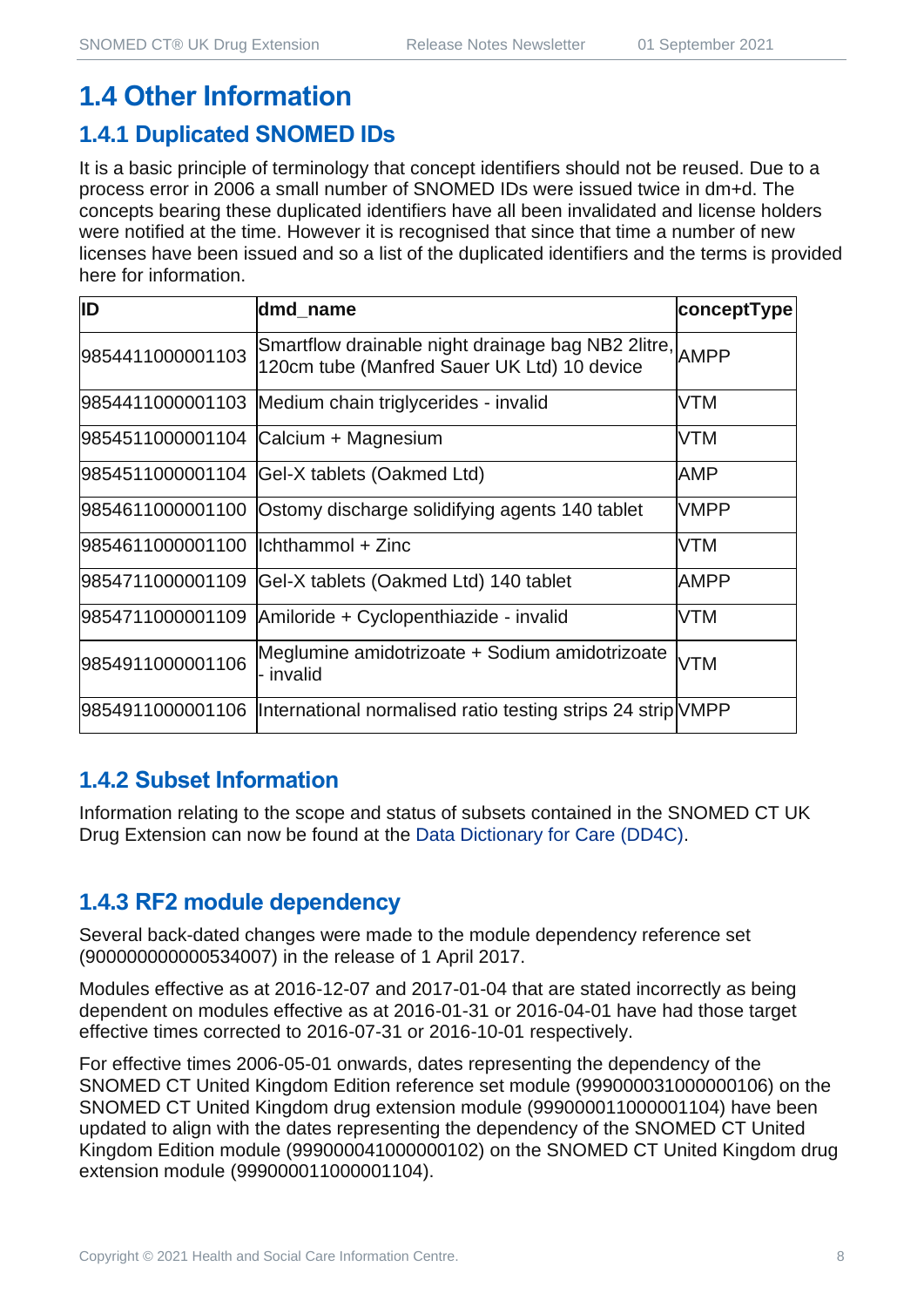For effective times before 2011-04-01, dates representing dependency on the SNOMED CT model component module (900000000000012004) have been updated to align with the single effective date (2002-01-31) of the model component module which remained unchanged during that period.

For effective times before 2004-01-31, in the release of 1 April 2017, dependencies were exhaustively represented. These included the missing immediate dependencies of the SNOMED CT United Kingdom drug extension module (999000011000001104) and of the SNOMED CT United Kingdom drug extension reference set module (999000021000001108) during that period. In the release of 1 April 2018, all dependency entries effective before 2004-01-31 were removed to reflect the SNOMED CT United Kingdom Edition baseline effective time of 2004-01-31.

#### **1.4.4 RF2 association references**

In the release of 21 March 2018, references in the WAS A association reference set (900000000000528000) to an unreleased component (reference effective as at 2015-04-02 and inactivated 2015-04-29) were removed.

In the release of 1 April 2018, references in the MOVED FROM association reference set (900000000000525002) effective as at 2010-03-10, but with a target component effective from 2010-04-01, have had the effective time corrected to 2010-04-01.

In the release of 4 September 2019, NHS Digital released a new dm+d specific association reference set:

• 10991000001109|NHS dictionary of medicines and devices association type reference set|

This refset provides a link between Inactive SNOMED CT concepts that are still in use in dm+d and their Active replacement in the SNOMED CT UK drug Extension release.

#### **1.4.5 NHS dm+d (dictionary of medicines and devices) realm language reference set**

The NHS dm+d realm language reference set has now been fully superseded by the NHS realm language reference set (pharmacy part).

In October 2019 NHS Digital stated their intent to withdraw the NHS dm+d (dictionary of medicines and devices) realm language reference set.

In the 29.1.0 15-Apr-2020 release NHS Digital set every member of the NHS dm+d realm language reference set as Inactive.

The metadata concept 999000671000001103 |National Health Service dictionary of medicines and devices realm language reference set (foundation metadata concept)|

remained Active. It will be inactivated in the 31.5.0 March 2021 release.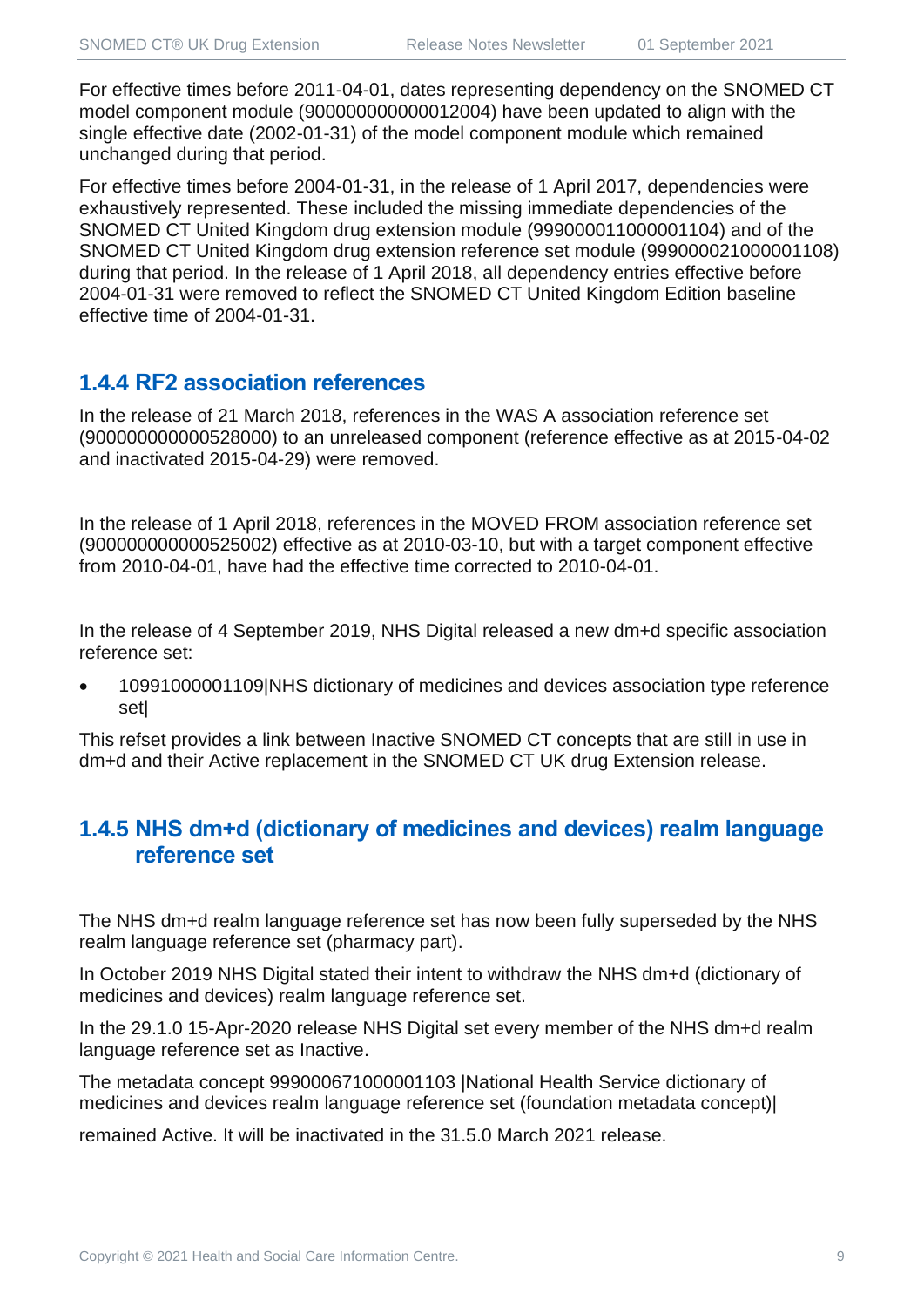## **1.5 Work in Progress**

## **1.5.1 Medical Devices Dictionary (MDD)**

Work is in progress on expanding the population of medical devices in dm+d.

Currently only those devices reimbursable in Primary Care (appliances) are routinely populated in MDD. Work on the MDD will potentially impact on these appliances with respect to more appliances being described at VMP level and some change in textual descriptions.

More information will be provided as it comes available.